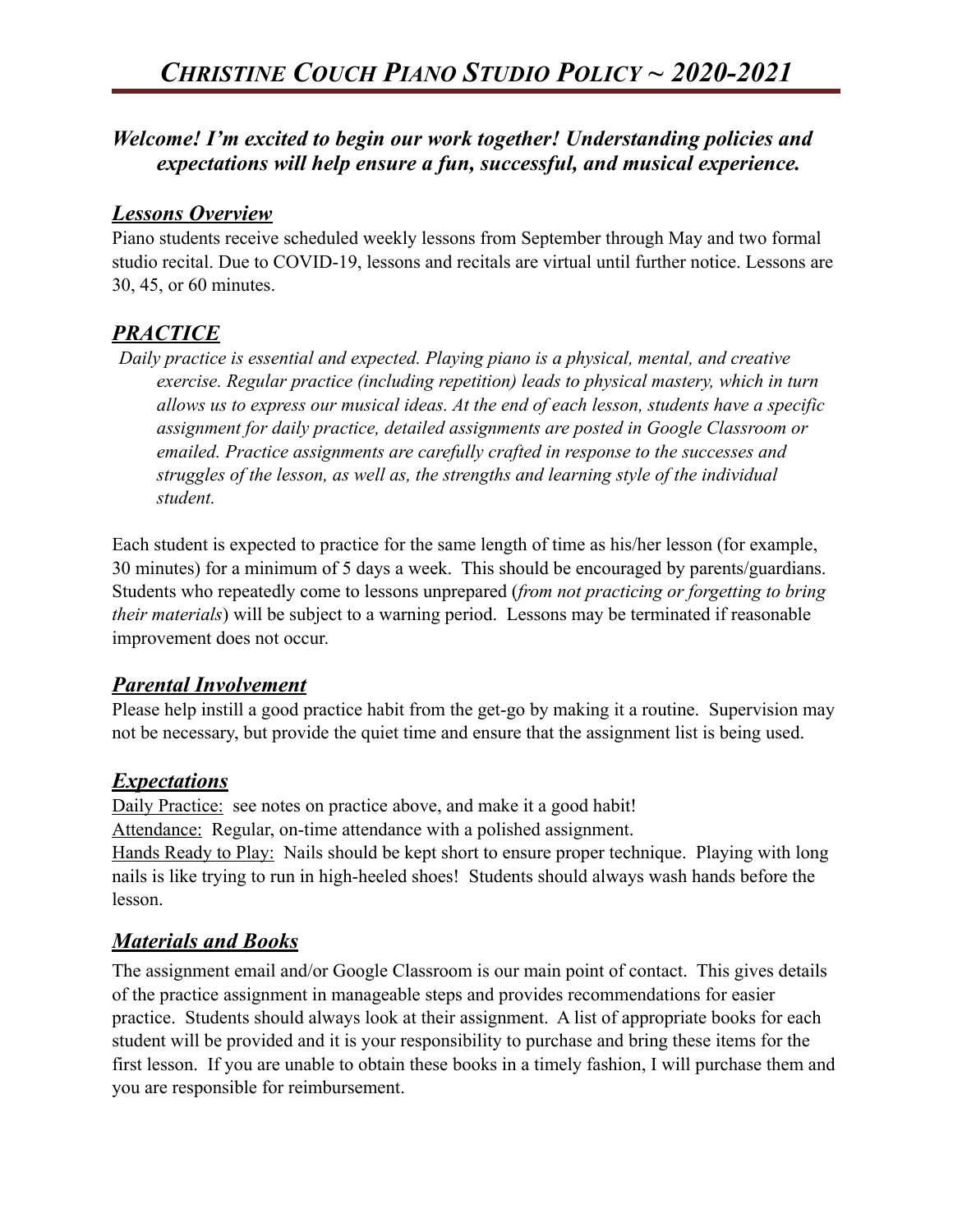### *Current Monthly Tuition Rates*

Beginner (\$50/hour)  $30 \text{ min} = $100$  $45 \text{ min} = $150$  $60 \text{ min} = $200$ 

Intermediate (\$55/hour)  $45 \text{ min} = $165$ 60 min =  $$220$ 

Advanced (\$60/hour)  $45 \text{ min} = $180$ 60 min =  $$240$ 

### *Monthly Tuition*

From September to May, tuition is paid by month only and in advance. No payments for individual lessons are accepted. Each coming month's tuition is due at the last lesson of each month. For example, tuition for October is due at the time of the last lesson/week in September. Parent(s) will receive a statement at the time of the third lesson via e-mail. The statement includes lesson fees and the amount for purchased items, such as books, etc., (if I have purchased them on behalf of the student). Payment is accepted by in-person cash payment, Personal Checks, Zelle or Apple Cash. *Please make checks payable to Christine Couch.* 

*A late fee of \$10.00 will be assessed if fees are not paid by the last lesson of each month.* If there is ever a problem, simply call me and arrange late payment. No fee will be charged if arrangements are made in advance. I reserve the right to discontinue your lessons if tuition is not up to date. Returned checks will be assessed a \$25.00 fee. If two checks are returned within a one-year period, all future payments will only be accepted in cash.

### *Fifth Lessons*

When any given month has five lesson days (i.e., a student has lessons on Wednesdays and there are five Wednesdays in a given month), the fifth lesson will not increase the tuition bill. These "extra lessons" are counted toward Thanksgiving, Christmas and Spring Breaks. This means that, for instance, in December only two or three lessons will be scheduled, but your tuition bill will be the same as had we met four times, since we had some extra lessons earlier. The monthly tuition remains the same from September through May.

# *In-Person Lessons*

As COVID-19 continues to have risks, I will monitor the re-opening of schools and collaborate with St. Luke Catholic Church, to ensure I safe time to return to in-person lessons. I will keep you updated when this start date will occur.